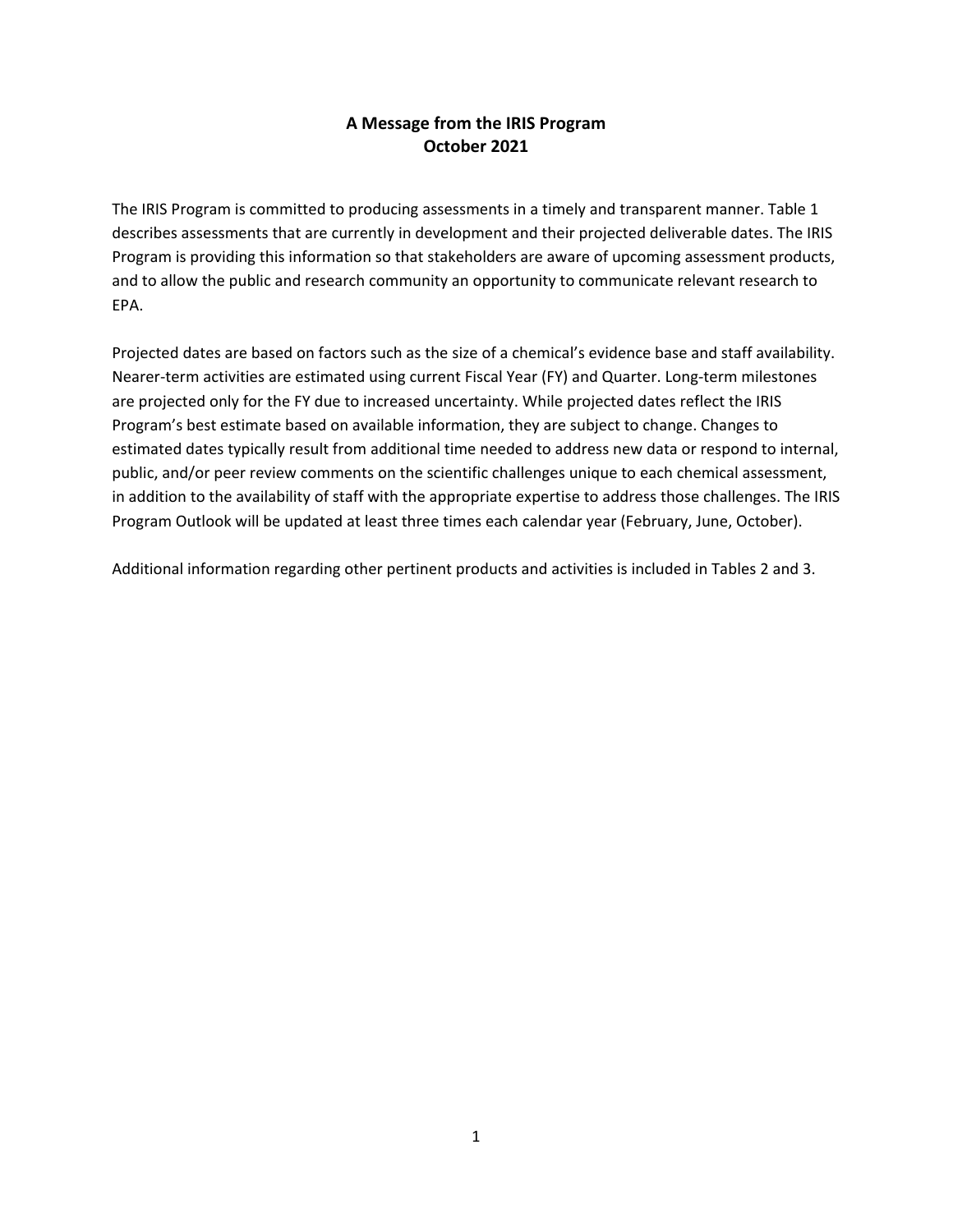## **Table 1. IRIS Assessment Products – October 2021**

| <b>Assessment</b>       | <b>Public Product(s)</b>          | <b>Projected Deliverable Date</b>                                               |
|-------------------------|-----------------------------------|---------------------------------------------------------------------------------|
| Arsenic, Inorganic      | <b>Systematic Review Protocol</b> | Released on May 28, 2019. NAS review meeting<br>July 16, 2019                   |
|                         | <b>Public Comment Draft</b>       | <b>FY22 Q4</b>                                                                  |
|                         | <b>External Peer Review</b>       | <b>FY23</b>                                                                     |
| Chloroform (Inhalation) | <b>IRIS Assessment Plan</b>       | Released on September 18, 2017. Public Science<br>Meeting on September 27, 2017 |
|                         | <b>Systematic Review Protocol</b> | Released on January 31, 2018                                                    |
|                         | <b>Public Comment Draft</b>       | <b>FY22 Q4</b>                                                                  |
|                         | <b>External Peer Review</b>       | <b>FY23</b>                                                                     |
| Chromium VI             | <b>Systematic Review Protocol</b> | Released on March 15, 2019. Public Science<br>Meeting on April 24, 2019         |
|                         | <b>Public Comment Draft</b>       | <b>FY22 Q4</b>                                                                  |
|                         | <b>External Peer Review</b>       | <b>FY23</b>                                                                     |
| Ethylbenzene            | <b>IRIS Assessment Plan</b>       | Released on September 18, 2017                                                  |
|                         | <b>Systematic Review Protocol</b> | <b>FY22 Q2</b>                                                                  |
|                         | <b>Public Comment Draft</b>       | <b>TBD</b>                                                                      |
|                         | <b>External Peer Review</b>       | <b>TBD</b>                                                                      |
| Formaldehyde            | <b>Public Comment Draft</b>       | <b>FY22 Q2</b>                                                                  |
|                         | <b>External Peer Review</b>       | <b>FY22 Q2</b>                                                                  |
| Inorganic Mercury salts | <b>IRIS Assessment Plan</b>       | Released on October 8, 2019. Public Science<br>Meeting on December 5, 2019      |
|                         | <b>Systematic Review Protocol</b> | Released on March 11, 2021                                                      |
|                         | <b>Public Comment Draft</b>       | <b>FY23</b>                                                                     |
|                         | <b>External Peer Review</b>       | <b>FY23</b>                                                                     |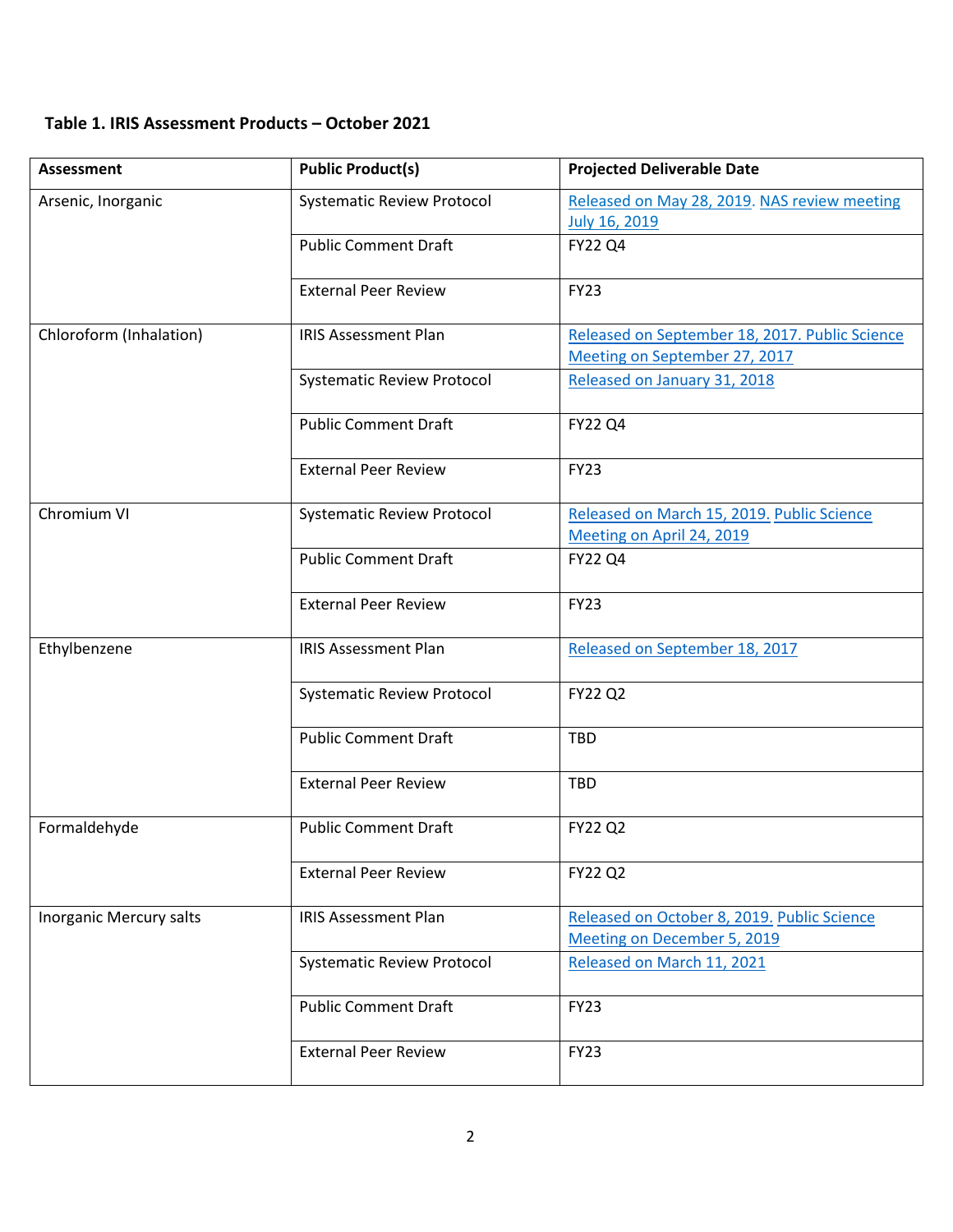| <b>Assessment</b>                            | <b>Public Product(s)</b>          | <b>Projected Deliverable Date</b>                                       |
|----------------------------------------------|-----------------------------------|-------------------------------------------------------------------------|
| Methylmercury                                | <b>IRIS Assessment Plan</b>       | Released on April 4, 2019. Public Science Meeting                       |
|                                              |                                   | on May 15, 2019                                                         |
|                                              | <b>Systematic Review Protocol</b> | Released on May 26, 2020                                                |
|                                              | <b>Public Comment Draft</b>       | <b>FY23</b>                                                             |
|                                              | <b>External Peer Review</b>       | <b>FY24</b>                                                             |
| Naphthalene                                  | <b>IRIS Assessment Plan</b>       | Released on July 5, 2018. Public Science Meeting<br>on November 9, 2021 |
|                                              | <b>Systematic Review Protocol</b> | <b>FY22 Q3</b>                                                          |
|                                              | <b>Public Comment Draft</b>       | <b>TBD</b>                                                              |
|                                              | <b>External Peer Review</b>       | <b>TBD</b>                                                              |
| Perfluorobutyrate (PFBA) <sup>1</sup>        | <b>Systematic Review Protocol</b> | Released on November 8, 2019                                            |
|                                              | <b>Public Comment Draft</b>       | Released on August 18, 2021                                             |
|                                              | <b>External Peer Review</b>       | FY22 Q1                                                                 |
| Perfluorodecanoate (PFDA) <sup>1</sup>       | <b>Systematic Review Protocol</b> | Released on November 8, 2019                                            |
|                                              | <b>Public Comment Draft</b>       | <b>FY22 Q4</b>                                                          |
|                                              | <b>External Peer Review</b>       | <b>FY22 Q4</b>                                                          |
| Perfluorohexanoic acid (PFHxA) <sup>1</sup>  | <b>Systematic Review Protocol</b> | Released on November 8, 2019                                            |
|                                              | <b>Public Comment Draft</b>       | <b>FY22 Q2</b>                                                          |
|                                              | <b>External Peer Review</b>       | <b>FY22 Q2</b>                                                          |
| Perfluorohexane Sulfonic Acid<br>$(PFHxS)^1$ | <b>Systematic Review Protocol</b> | Released on November 8, 2019                                            |
|                                              | <b>Public Comment Draft</b>       | <b>FY22 Q4</b>                                                          |
|                                              | <b>External Peer Review</b>       | <b>FY22 Q4</b>                                                          |
| Perfluorononanoate (PFNA) <sup>1</sup>       | <b>Systematic Review Protocol</b> | Released on November 8, 2019                                            |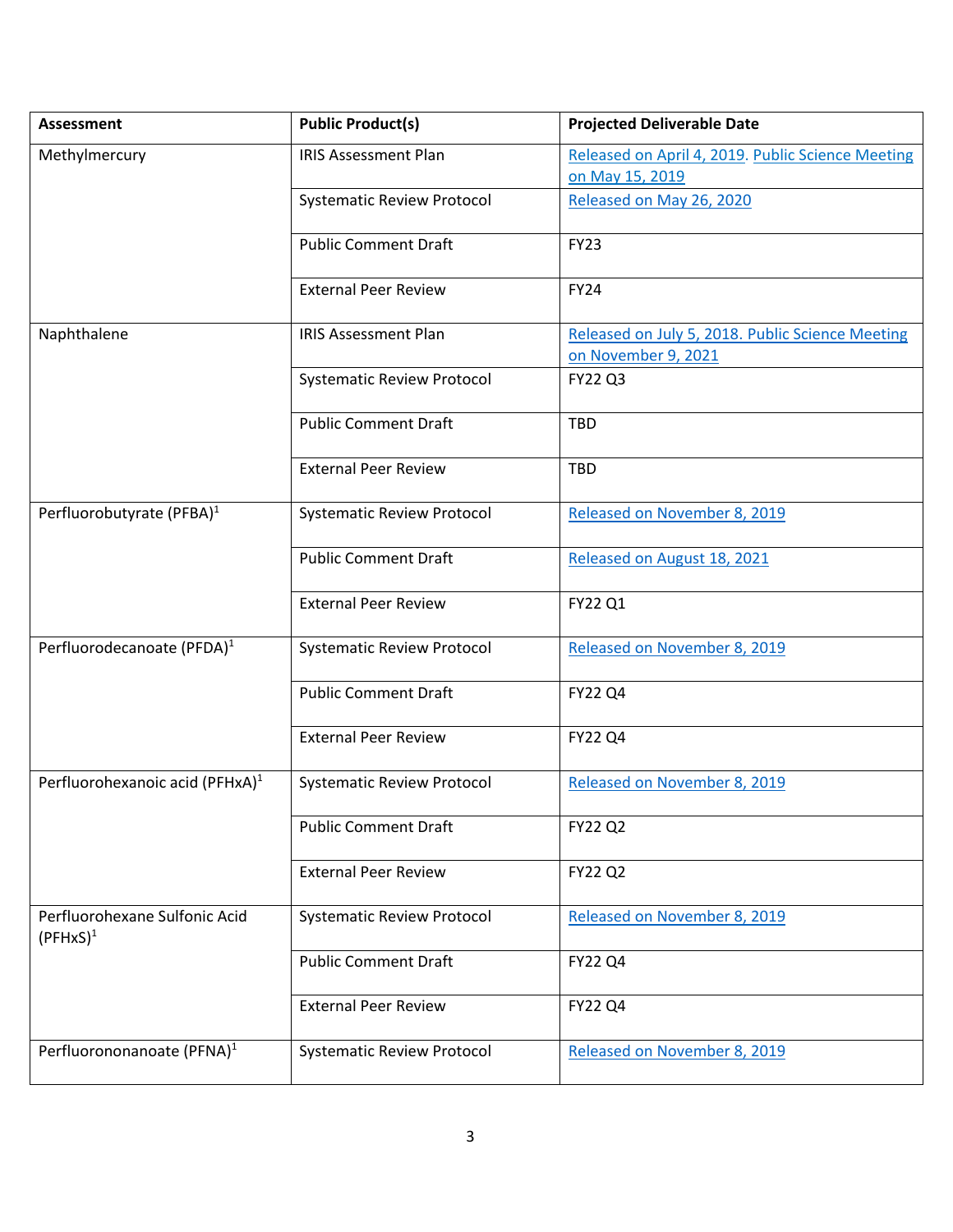| <b>Assessment</b>                              | <b>Public Product(s)</b>          | <b>Projected Deliverable Date</b>                                       |
|------------------------------------------------|-----------------------------------|-------------------------------------------------------------------------|
|                                                | <b>Public Comment Draft</b>       | FY22 Q4                                                                 |
|                                                | <b>External Peer Review</b>       | FY22 Q4                                                                 |
| Polychlorinated Biphenyls<br>(PCBs; noncancer) | <b>Systematic Review Protocol</b> | Released on December 19, 2019                                           |
|                                                | <b>Public Comment Draft</b>       | <b>FY24</b>                                                             |
|                                                | <b>External Peer Review</b>       | <b>FY24</b>                                                             |
| Uranium                                        | <b>IRIS Assessment Plan</b>       | Released on January 31, 2018. Public Science                            |
|                                                |                                   | Meeting on March 22, 2018                                               |
|                                                | <b>Systematic Review Protocol</b> | <b>FY22 Q3</b>                                                          |
|                                                | <b>Public Comment Draft</b>       | <b>TBD</b>                                                              |
|                                                | <b>External Peer Review</b>       | <b>TBD</b>                                                              |
| Vanadium and Compounds (Oral)                  | <b>IRIS Assessment Plan</b>       | Released on July 24, 2020. Public Science<br>Meeting on August 19, 2020 |
|                                                | <b>Systematic Review Protocol</b> | Released on April 26, 2021                                              |
|                                                | <b>Public Comment Draft</b>       | <b>FY23</b>                                                             |
|                                                | <b>External Peer Review</b>       | <b>FY23</b>                                                             |
| Vanadium and Compounds<br>(Inhalation)         | <b>IRIS Assessment Plan</b>       | Released on May 28, 2021. Public Science<br>Meeting on July 14, 2021.   |
|                                                | <b>Systematic Review Protocol</b> | <b>FY22 Q2</b>                                                          |
|                                                | <b>Public Comment Draft</b>       | <b>FY23</b>                                                             |
|                                                | <b>External Peer Review</b>       | <b>FY24</b>                                                             |

<sup>1</sup>Per- and polyfluoroalkyl Substances (PFAS) assessments under development are in support of EPA's 2019 **PFAS Action Plan**, located at <https://www.epa.gov/pfas/previous-actions-address-pfas> and the recently released [EPA 2021 Strategic Roadmap,](https://www.epa.gov/system/files/documents/2021-10/pfas-roadmap_final-508.pdf) located at [https://www.epa.gov/pfas/pfas-strategic-roadmap-epas-commitments-action-2021-2024.](https://www.epa.gov/pfas/pfas-strategic-roadmap-epas-commitments-action-2021-2024) The release of the draft PFBA assessment for public comment addresses a Priority Action in EPA's 2019 [PFAS Action Plan,](https://www.epa.gov/sites/default/files/2019-02/documents/pfas_action_plan_021319_508compliant_1.pdf) while the ongoing development of the PFHxA, PFHxS, PFNA, and PFDA draft assessments are identified as a Key Action in the [EPA 2021 Strategic Roadmap.](https://www.epa.gov/system/files/documents/2021-10/pfas-roadmap_final-508.pdf)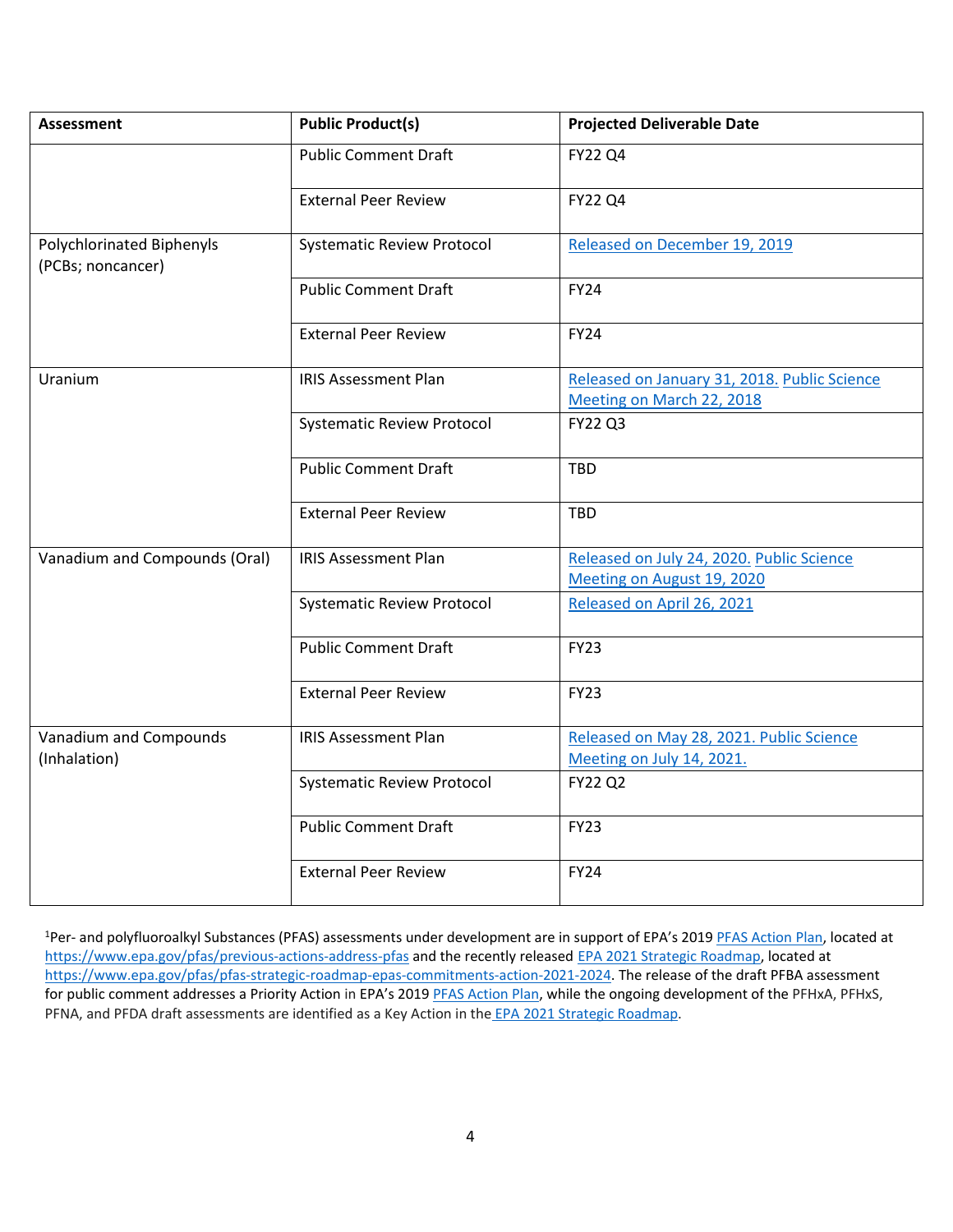## **Table 2. Upcoming IRIS Non-Assessment Products and Activities**

| <b>Product or Activity</b>                                                                                                                    | <b>Next Anticipated Public Step(s)</b> | <b>Projected Deliverable Date</b> |
|-----------------------------------------------------------------------------------------------------------------------------------------------|----------------------------------------|-----------------------------------|
| ORD Staff Handbook for Developing IRIS Assessments<br>("IRIS Handbook")                                                                       | Final                                  | <b>FY22</b>                       |
| NAS Workshop - Advances Made During Application of<br>Artificial Intelligence and Open Data Practices in Chemical<br><b>Hazard Assessment</b> | Public Workshop                        | <b>FY22 Q2</b>                    |
| NAS Workshop - Triangulation of Evidence in<br><b>Environmental Epidemiology</b>                                                              | Public Workshop                        | FY22 Q1                           |
| PCB Mixtures/Modeling and Tool                                                                                                                | <b>Public Meeting</b>                  | <b>FY22 Q2</b>                    |

## **Table 3. Select Publications Related to IRIS Assessment Activities**

| Assessment                | <b>Citation</b>                                                                    | <b>Publication Date</b>        |
|---------------------------|------------------------------------------------------------------------------------|--------------------------------|
| Polychlorinated Biphenyls | Weitekamp, C.A., Phillips, L.J., Carlson, L.M., DeLuca, N.M., Cohen Hubal,         | <b>Published February 2021</b> |
| (PCBs; noncancer)         | E.A., Lehmann, G.M. (2021). A state-of-the-science review of                       |                                |
|                           | polychlorinated biphenyl exposures at background levels: Relative                  |                                |
|                           | contributions of exposure routes, Science of the Total Environment, 776(1).        |                                |
|                           | 145912. https://doi.org/10.1016/j.scitotenv.2021.145912                            |                                |
| Polychlorinated Biphenyls | Christensen, K., Carlson, L.M., Lehmann, G.M. (2020). The role of                  | <b>Published December 2020</b> |
| (PCBs; noncancer)         | epidemiology studies in human health risk assessment of polychlorinated            |                                |
|                           | biphenyls. Environmental Research, 194, 110662.                                    |                                |
|                           | https://doi.org/10.1016/j.envres.2020.110662                                       |                                |
| Inorganic Arsenic         | Allen, B., Shao, K., Hobbie, K., Mendez Jr., W., Lee, J.S., Cote, I., Druwe, I.L., | <b>Published December 2020</b> |
|                           | Gift, J.S., Davis, J.A. (2020). Bayesian hierarchical dose-response meta-          |                                |
|                           | analysis of epidemiological studies: Modeling and target population                |                                |
|                           | prediction methods. Environment International, 145, 106111.                        |                                |
|                           | https://doi.org/10.1016/j.envint.2020.106111                                       |                                |
| Inorganic Arsenic         | Hobbie, K., Shao, K., Henning, C., Mendez Jr., W., Lee, J.S., Cote, I., Druwe,     | Published November 2020        |
|                           | I.L., Davis, J.A., Gift, J.S. (2020). Use of study-specific MOE-like estimates to  |                                |
|                           | prioritize health effects from chemical exposure for analysis in human             |                                |
|                           | health assessments. Environment International, 144, 105986.                        |                                |
|                           | https://doi.org/10.1016/j.envint.2020.105986                                       |                                |